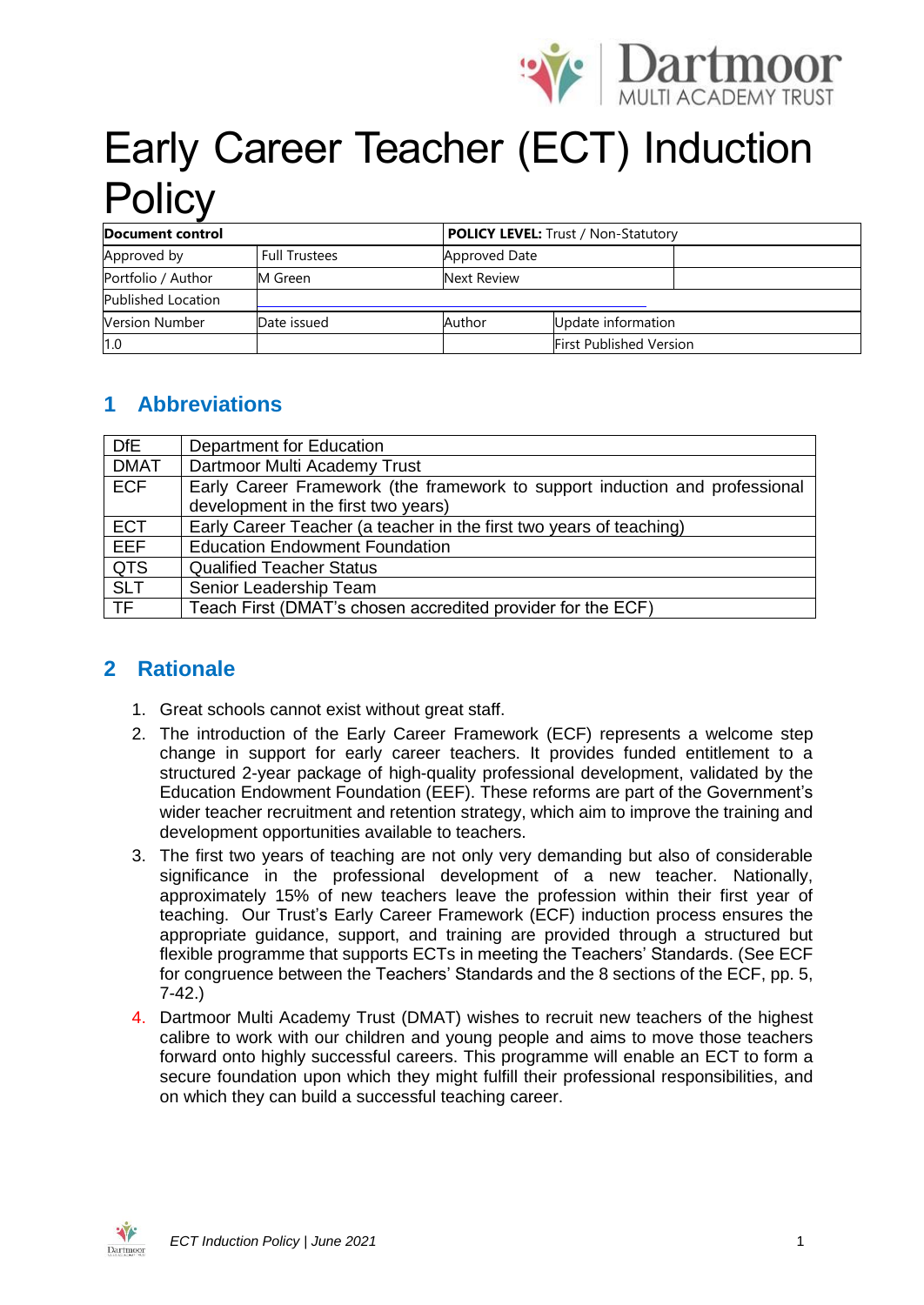

# **3 Overall Strategy**

- 1. Our Trust's induction process has been designed to make a significant contribution to both the professional and personal development of ECTs. The purposes of the ECF induction include:
- a) to provide a high quality, evidence informed programme, appropriate to the needs of the ECT
- b) to provide appropriate coaching and support through the role of an identified mentor
- c) to ensure that the ECT engages with the ECF programme, facilitated by our chosen accredited provider, Teach First
- d) to provide ECTs with examples of good practice
- e) to help ECTs form strong and positive professional relationships with all members of the Trust community and other stakeholders
- f) to help ECTs become aware of the Trust's role in the local community and beyond
- g) to encourage reflection on their own and observed practice
- h) to provide opportunities to recognise and celebrate good practice
- i) to provide opportunities to identify areas for development
- j) to help ECTs meet all requirements of statutory induction
- k) to provide a foundation for longer-term professional development and growth
- 2. All staff will be kept informed of the Trust ECT induction policy and encouraged to participate, wherever possible, in its implementation and development. It is important that there is both a sense of shared ownership and collective responsibility.
- 3. This policy reflects a structured whole Trust approach to teacher induction and recognises that the quality and commitment of the people who supervise the induction process are crucial factors in its continued success.

## **4 Success Criteria**

- 1. All ECTs will receive their entitlement to a coherently structured programme of professional development and tailored support which will enable them to thrive and succeed.
- 2. The induction process will positively contribute towards the personal and professional development of the ECT and form a secure foundation upon which a successful teaching career can be built.
- 3. All ECTs will be successful in meeting the Teacher's Standards, which, in turn will ensure that the ECT has a positive impact on the children and young people for whom they teach.

## **5 Roles and Responsibilities**

1. At DMAT, we strongly believe in our collective responsibilities to support and nurture our beginner teachers. The following roles and responsibilities are based on those outlined within the DfE's statutory induction guidance for ECTs.

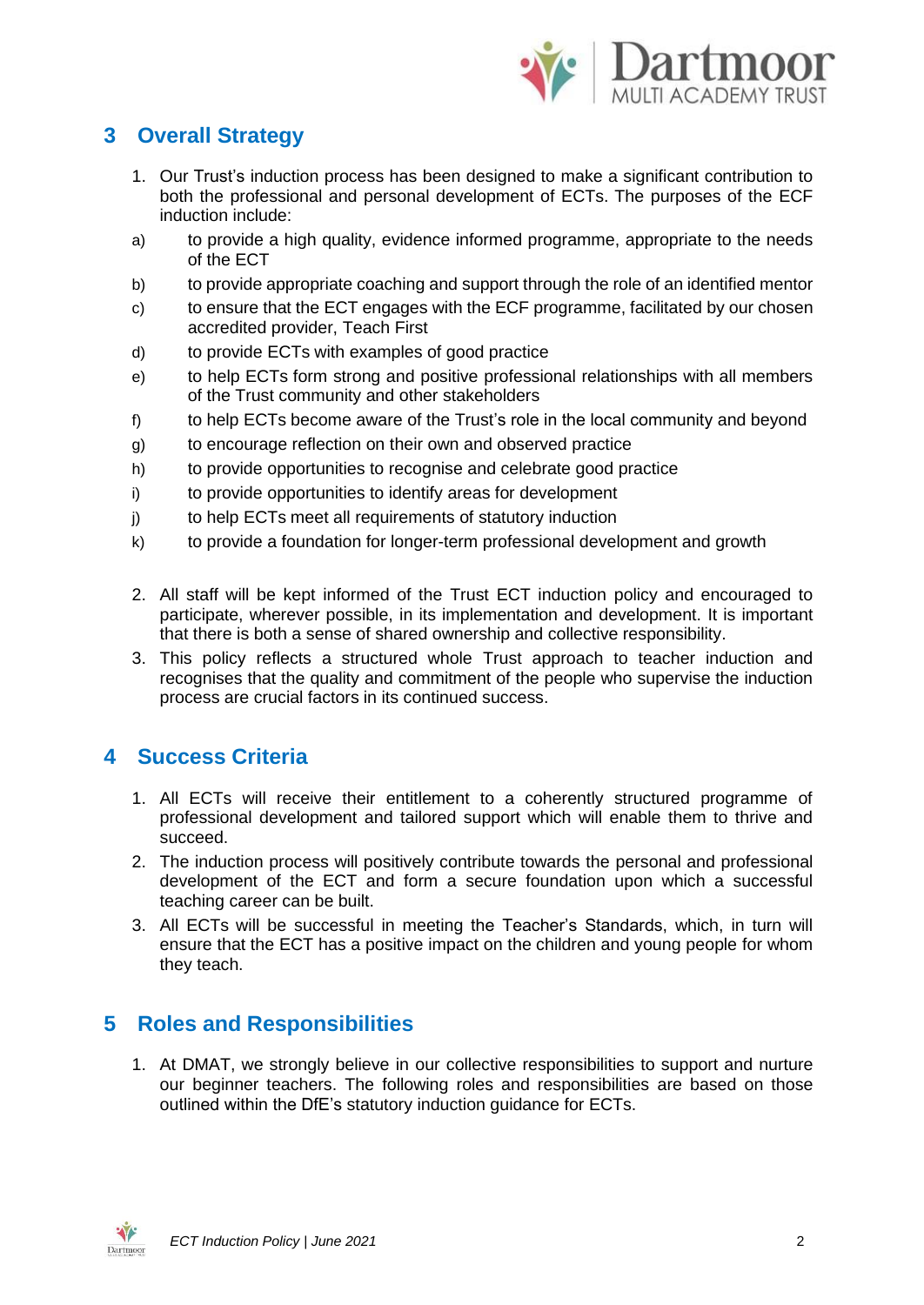

#### **5.1 DMAT Trustees**

Trustees should:

- a) ensure compliance with the statutory induction guidance
- b) be satisfied that schools within the Trust have the capacity to support the ECT
- c) ensure the principals are fulfilling their responsibility to meet the requirements of a suitable post for induction
- d) investigate concerns raised by an individual ECT as part of the Trust's grievance procedures

#### **5.2 The Principal**

- 1. The principal, along with the appropriate body, is jointly responsible for the monitoring, support and assessment of the ECT during induction. As such, they are expected to:
	- a) have due regard to the requirements set out in the DfE's statutory guidance for the induction of ECTs
	- b) check that the ECT has been awarded QTS
	- c) ensure that the appropriate body has been notified when an ECT is taking up a post in which they will be undertaking induction
	- d) appoint induction tutors and mentors in line with paragraphs 2.41-2.43 of the statutory induction guidance; ensuring that both the induction tutor and mentor have the ability and sufficient time to carry out their respective roles effectively.
	- e) ensure that time is timetabled for the mentor and ECT to meet together on a weekly basis (1 hour) in the first year and on a fortnightly basis (1 hour) in the second year
	- f) ensure that an appropriate induction programme is in place
	- g) ensure that the ECT's progress is reviewed regularly, including through observation and feedback on their teaching
	- h) ensure that assessments are carried out and reports completed and sent to the appropriate body
	- i) ensure an ECT receives a 10% timetable reduction in their first year of induction and a 5% timetable reduction in the second year
	- j) recommend to the appropriate body whether an ECT's performance against the Teachers' Standards is satisfactory or requires an extension
	- k) ensure that all relevant documentation relating to an ECT's induction is retained on file for six years
- 2. There may also be circumstances where the principal may need to:
	- a) alert the appropriate body where an ECT may be at risk of not completing induction satisfactorily
	- b) ensure third party observation of an ECT who may be at risk of not performing satisfactorily against the Teachers' Standards
	- c) notify the appropriate body as soon as absences total 30 days or more
	- d) notify the appropriate body when an ECT serving induction leaves the school

#### **5.3 Induction Tutor**

1. The role of induction tutor is separate from the role of the mentor. The induction tutor is expected to:

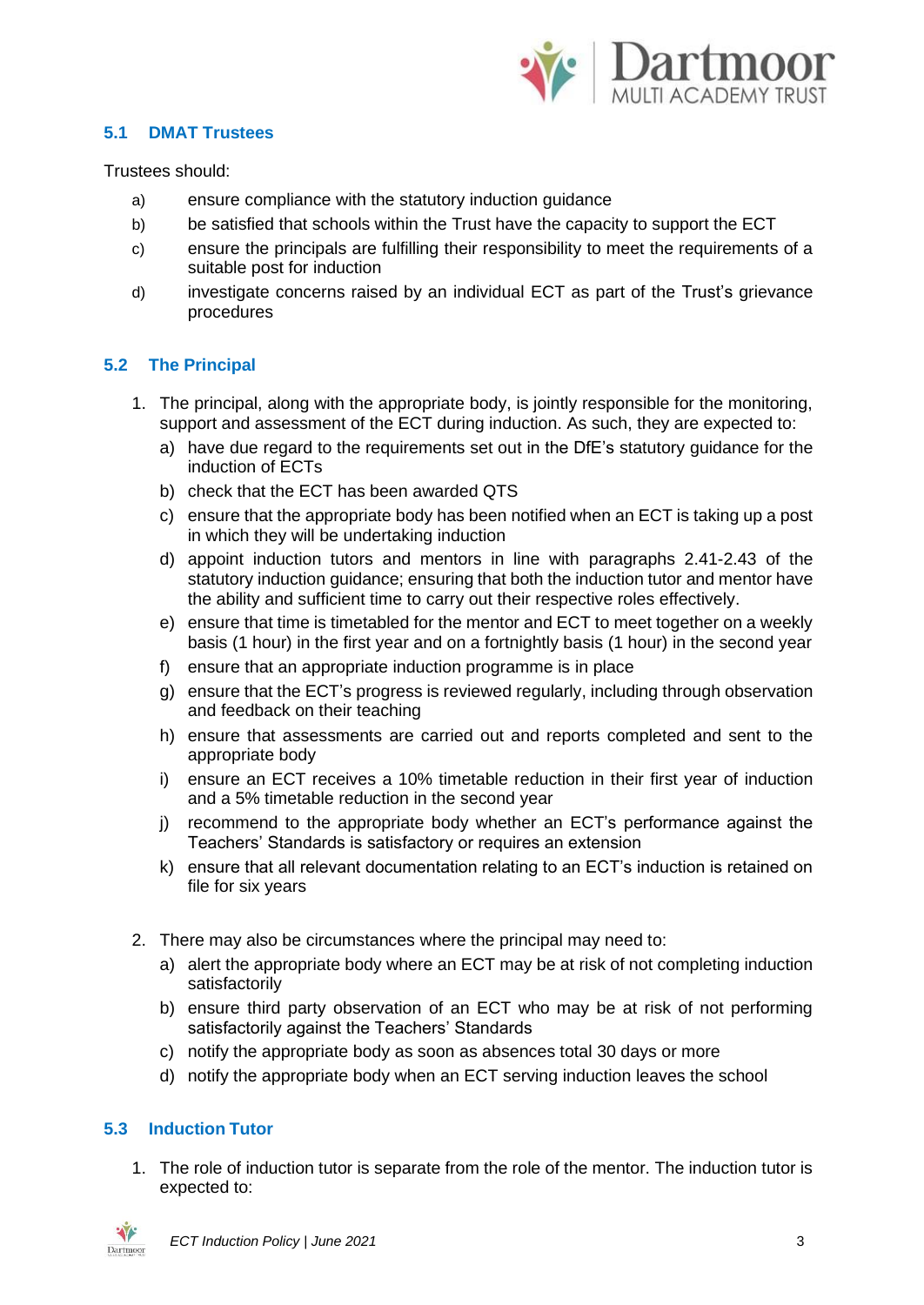

- a) have due regard to the requirements set out in the DfE's statutory guidance for the induction of ECTs
- b) co-ordinate and oversee the ECT's professional development, in line with the requirements of the appropriate body
- c) carry out termly progress reviews throughout the induction period. In addition to the termly progress reviews, undertake two formal assessment meetings during the total induction period, in line with the appropriate body guidelines (refer to Section 11 for further information)
- d) ensure that the ECT's teaching is observed, and feedback provided on a half-termly basis
- e) ensure that all documentation concerning an ECT is uploaded to ECT manager in a timely manner and in line with the requirements of the appropriate body
- f) take prompt and appropriate action if an ECT appears to be having difficulties (refer to section 12 within this policy)
- g) design and co-ordinate a programme of induction that complements the ECF
- h) support the ECT mentor team
- i) keep the principal informed of the ECT's progress
- j) ensure that any assessment processes are not burdensome and do not add unnecessary workload to the ECT. The ECT is not expected to collect additional evidence against the ECF or the Teachers' Standards

#### **5.4 ECT Mentor**

- 1. The role of the mentor is separate from the role of the induction tutor. The mentor is expected to:
	- a) act as a critical friend, mentor, and coach
	- b) provide effective support
	- c) meet weekly (in the first year) / fortnightly (in the second year) with the ECT for structured mentor sessions to provide effective, targeted feedback. This will be in line with the requirements of the early career framework
	- d) ensure that they are fully prepared for each meeting
	- e) work collaboratively with the ECT and other colleagues involved in the induction to help ensure the ECT receives a high quality ECF-based induction programme which meets the training needs of the ECT in their care
	- f) engage fully with the mentor training and development provided
	- g) work with the ECT to identify, on a half-termly cycle, their development needs
	- h) share any concerns about the ECT's progress with the ECT and the induction tutor and address these through a supportive programme

#### **5.5 Early Career Teacher (ECT)**

- 1. The ECT is expected to:
	- a) provide evidence that they have QTS and are eligible to start induction
	- b) meet with their induction tutor to discuss and agree priorities for their induction programme and keep these under review
	- c) agree with their induction tutor how best to use their reduced timetable allowance and guarantee engagement with their ECF-based induction programme
	- d) provide evidence of their progress against the Teachers' Standards

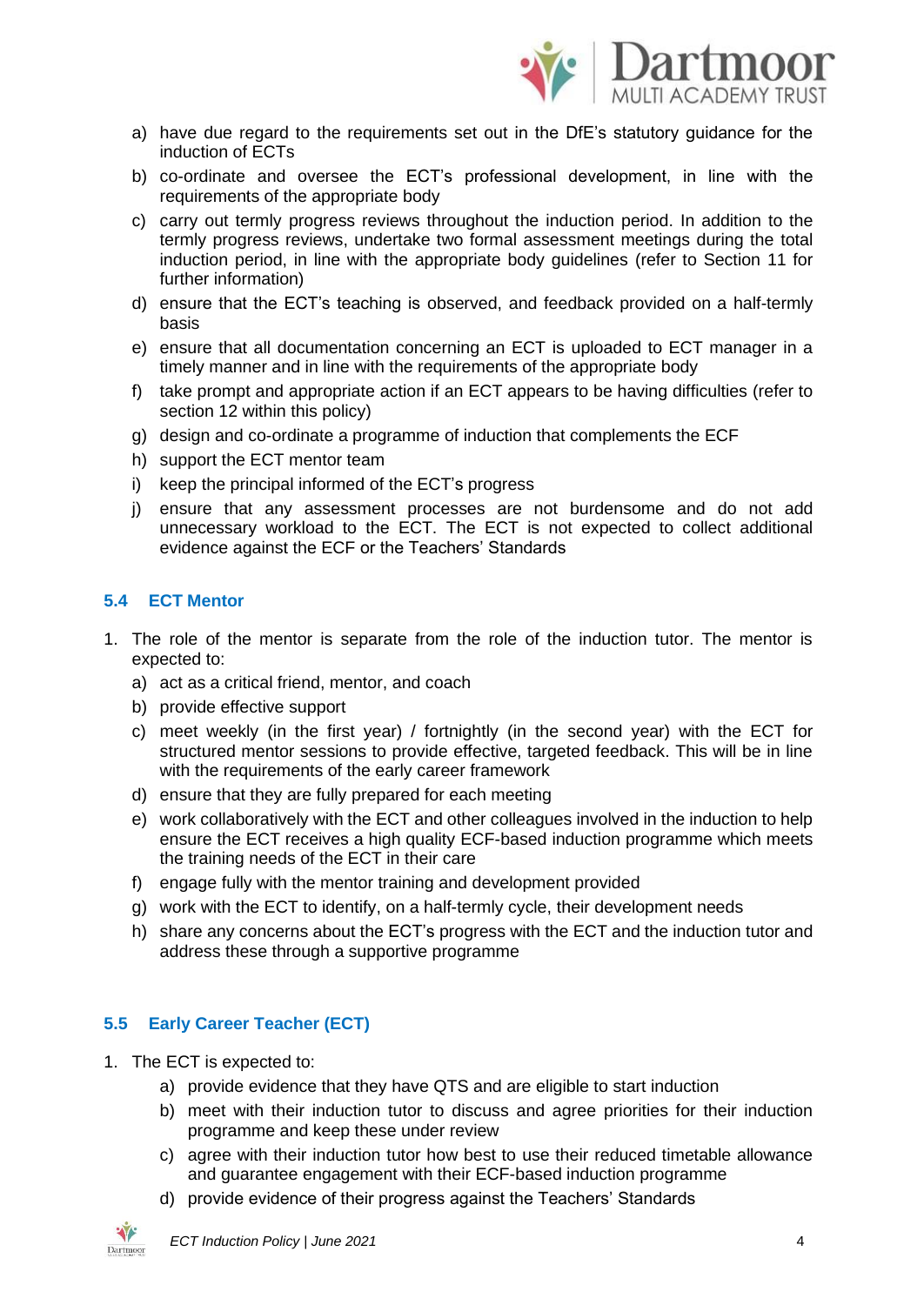

- e) participate and engage fully in the agreed monitoring and development programme
- f) raise any concerns with their induction tutor as soon as practicable
- g) consult their appropriate body named contact at an early stage if there are, or may be, difficulties in resolving issues with their tutor / within their school
- h) keep track of and participate effectively in the scheduled classroom observations, progress reviews and formal assessment meetings
- i) agree with their induction tutor the start and end dates of the induction period
- j) retain copies of all assessment reports

## **6 ECT Rights**

- 1. ECTs have the right to:
	- a) access an ECF induction programme that will commence upon appointment and be reviewed after one year in post. This includes the host school and a wider MAT programme
	- b) be employed in a post that enables them to teach classes within the age range and subjects for which they have been trained
	- c) a 10% reduction of the normal teaching timetable in the first year and a 5% reduction in the second year
	- d) help and guidance from an induction tutor who is adequately prepared for the role and will coordinate the ECF induction programme in the school, and where appropriate across the Trust.
	- e) meet termly with their induction tutor to review progress
	- f) meet weekly (in first year) and fortnightly (in the second year) with their mentor
	- g) time and regular opportunities to meet with other ECTs. Where appropriate this would include opportunities across schools within and beyond the Trust
	- h) observe experienced colleagues teaching
	- i) have their teaching observed by experienced colleagues, at least once every half term, with at least three of these observations being carried out by the induction tutor or members of the SLT
	- j) to receive prompt written as well as oral feedback on the teaching observed and to receive advice, as necessary
	- k) access external training and CPD as appropriate

## **7 ECT Responsibilities**

- 1. ECTs have a responsibility to:
	- a) engage fully and pro-actively with the programme of mentoring, support, and assessment
	- b) evaluate, with support, their own performance and progress against the Teachers' **Standards**
	- c) engage fully and pro-actively with the ECF training and development, including the self-directed study
	- d) negotiate actions and professional development activities with their mentor and induction tutor
	- e) take increasing responsibility for their own professional development as the induction period progresses

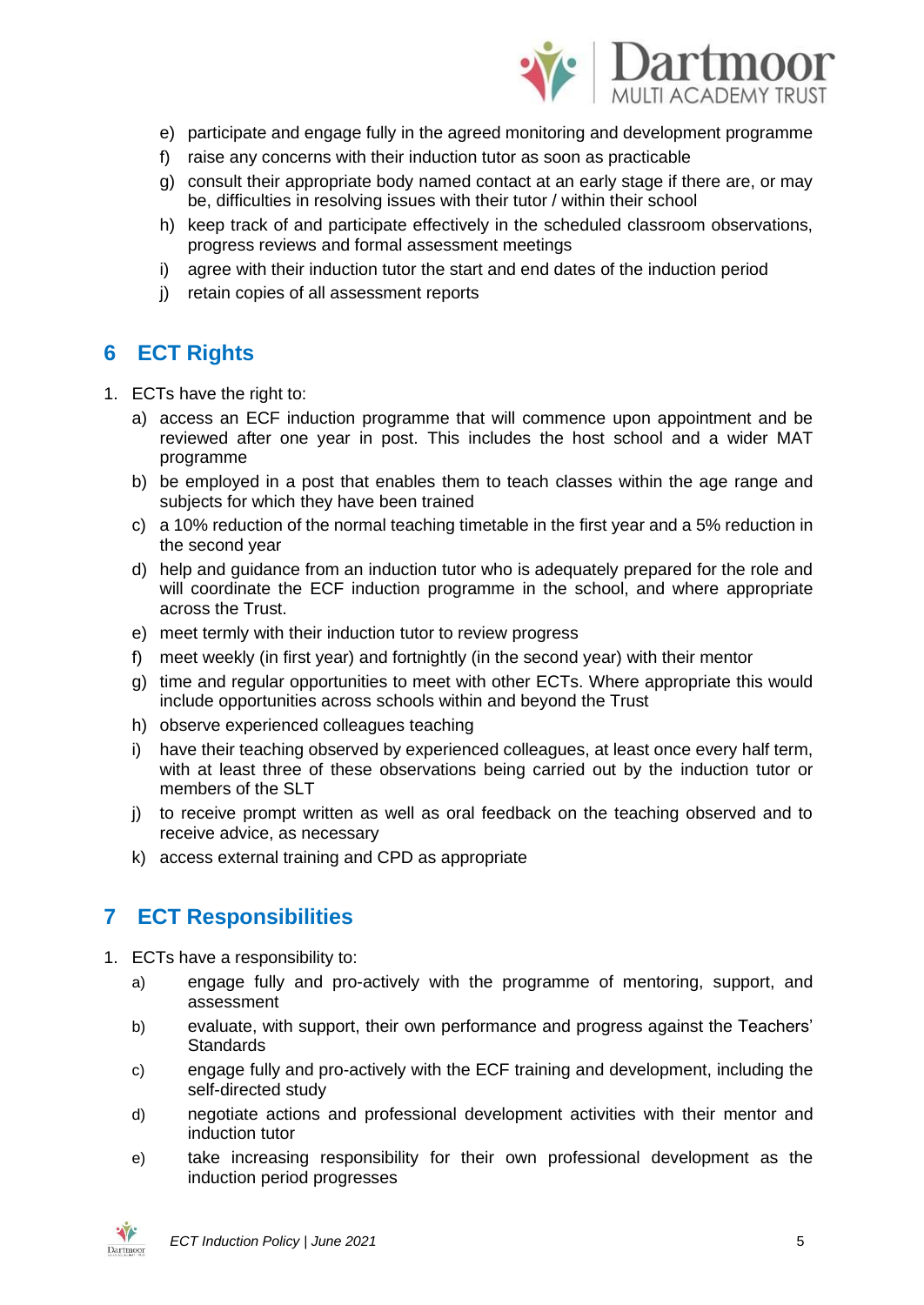

# **8 Pre-Induction**

- 1. Before ECTs start, and usually in the term before they take up their position, they should have:
	- a) a timetable amounting to not more than 90% of that given to a main scale teacher in year one, and not more than 95% of the same, in year 2
	- b) a copy of this ECF induction policy
	- c) a copy of the DfE Teachers' Standards
	- d) a staff handbook, containing reference to basic procedures on attendance, conduct, health and safety, safeguarding and the pastoral system
	- e) a chance to meet their induction tutor, mentor and other colleagues as appropriate.
	- f) a chance to ask any questions about the induction process
	- g) the names of the Trust representatives for professional associations and teachers' unions

## **9 Classroom Observation**

- 1. All ECTs must be observed six times (one per half-term) during the first year of induction, with the first of those being inside the first 4 weeks. These observations may be carried out by the induction tutor, and/ or members of SLT.
- 2. All ECTs should also observe teaching by other practitioners at least once a half term.
- 3. Effective classroom observation should have the following characteristics:
	- a) be explicitly related to the Teachers' Standards
	- b) written feedback should be recorded on a lesson evaluation form
	- c) a meeting between the ECT and the observer should occur within 48 hours to discuss the lesson
	- d) the ECT should be encouraged to evaluate the lesson for themselves
	- e) a record of all observations should be kept by both the induction tutor and the ECT

# **10 Early Career Framework (ECF)**

- 1. The [early career framework](https://www.gov.uk/government/publications/early-career-framework) is the evidence base which underpins the entitlement for early career teachers' professional development. It sets out what all early career teachers should learn about and learn how to do during the first 2 years of their careers.
- 2. All schools within the Trust will be following a provider-led programme. Our accredited provider of choice is Teach First (TF), in partnership with the South West Institute for Teaching (SWIFT).
- 3. Training through the framework will occur through three strands self-directed study, group seminars and instructional coaching. A virtual learning environment is also available to mentors, ECTs and school leaders.
- 4. A brief overview of the framework is summarised below:

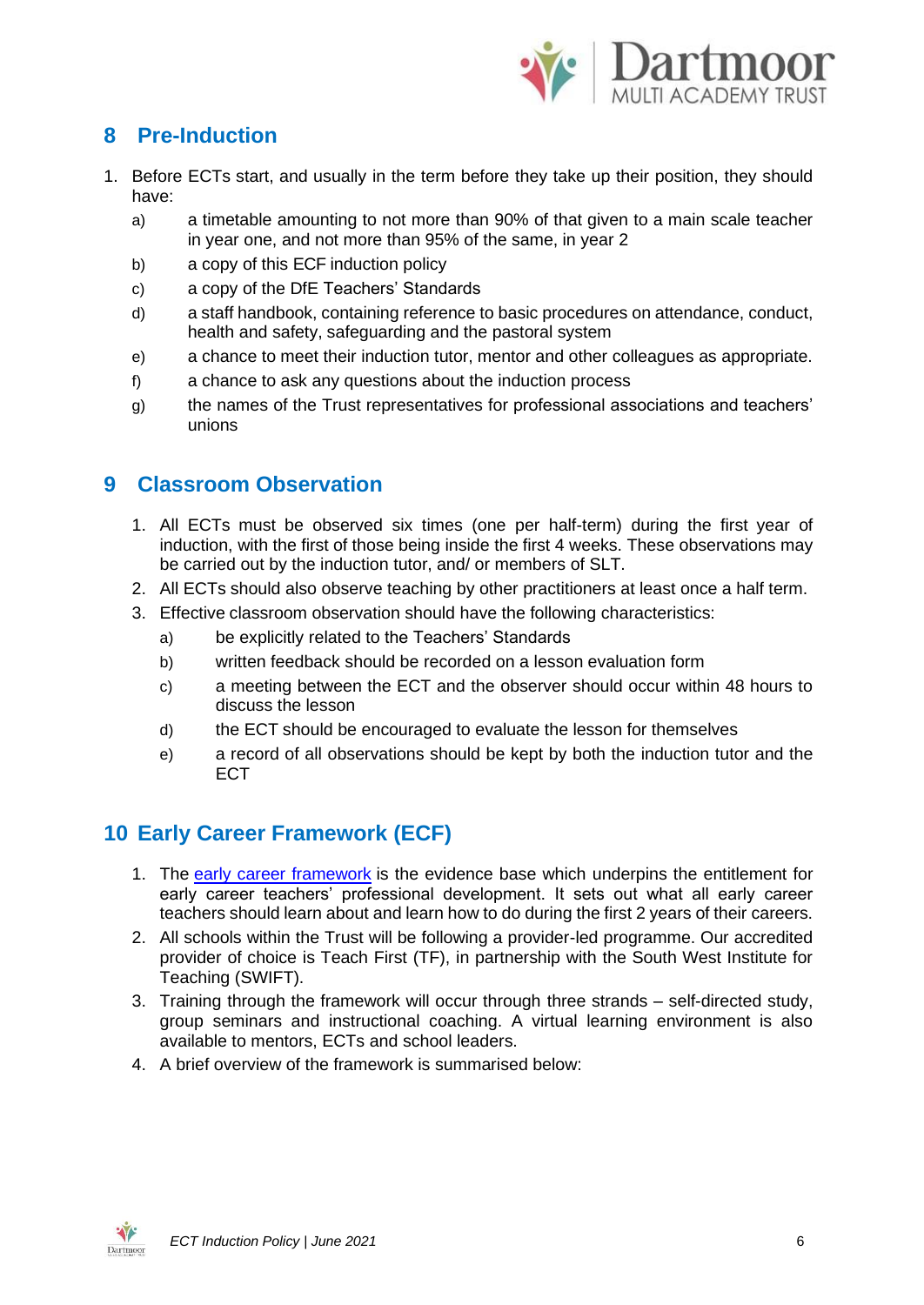

leadership

|                                                                                                                                          | Year One - Six modules                                                                                                                                                                                                     | Year Two - an overview:                                                                                                                                                                                                                                                                                                                             |  |  |
|------------------------------------------------------------------------------------------------------------------------------------------|----------------------------------------------------------------------------------------------------------------------------------------------------------------------------------------------------------------------------|-----------------------------------------------------------------------------------------------------------------------------------------------------------------------------------------------------------------------------------------------------------------------------------------------------------------------------------------------------|--|--|
| One module each half-term. Carefully<br>sequenced to fit day-to-day teaching and<br>designed with national experts. Modules<br>focus on: |                                                                                                                                                                                                                            | 1. Self-directed study<br>2. Phase / subject specific network and<br>training sessions; led by subject /<br>phase experts                                                                                                                                                                                                                           |  |  |
|                                                                                                                                          | 1. Creating powerful learning<br>environments<br>2. How pupils learn<br>How to plan and teach lessons<br>3.<br>Supporting every pupil to succeed<br>4.<br>5. Assessment & feedback<br>Planning a coherent curriculum<br>6. | 3. Fortnightly one-to-one instructional<br>coaching with their mentor - with<br>opportunities to observe others'<br>practice during this time on weeks<br>when not meeting with mentor<br>4. Prompts for reflection, critical to<br>change teacher action over time &<br>prevent over-reliance on habits<br>5. Additional research and resources to |  |  |
|                                                                                                                                          | Additionally ECTs will engage in:                                                                                                                                                                                          | stretch ECTs                                                                                                                                                                                                                                                                                                                                        |  |  |
|                                                                                                                                          | 7. Self-directed study (4 1/2 hours over<br>the course of the module)                                                                                                                                                      | 6. Career development modules (during<br>the summer term):<br>a) Research in the classroom                                                                                                                                                                                                                                                          |  |  |
|                                                                                                                                          | 2x 90-minute group seminars per<br>8.<br>module (occurring outside of the<br>school day)                                                                                                                                   | b) Leading careers and<br>employability                                                                                                                                                                                                                                                                                                             |  |  |
|                                                                                                                                          | Weekly one-to-one instructional<br>9.<br>coaching with their mentor                                                                                                                                                        | c) Preparing to mentor<br>d) Preparing for middle<br>the result of the first state.                                                                                                                                                                                                                                                                 |  |  |

# **11 Weekly / fortnightly ECT & mentor meetings**

1. In line with the requirements of the Trust's nominated accredited provider, mentors will spend one hour per week with their ECT. This hour could include observing, providing feedback and instructional coaching to develop the ECT, or discussing a topic in depth to enhance the ECT's understanding of the topic within the school's context. These meetings reduce to one hour per fortnight in the second year of induction.

## **12 Assessment & Quality Assurance**

- 1. The assessment of ECTs will be rigorous but also objective and developmental. Mentors should not carry out formal assessments or progress reviews. The following principles apply:
	- a) ECTs should not be assessed against the ECF, but instead the Teachers' **Standards**
	- b) ECTs should receive a formal assessment in the final term of the first year and the final term of the second year of induction
	- c) Termly progress reviews should be undertaken in each term where a formal assessment is not scheduled. These are not formal and should be formative in nature. Nonetheless, a written record is expected to be retained, with a record clearly stating whether the ECT is on track to successful complete induction

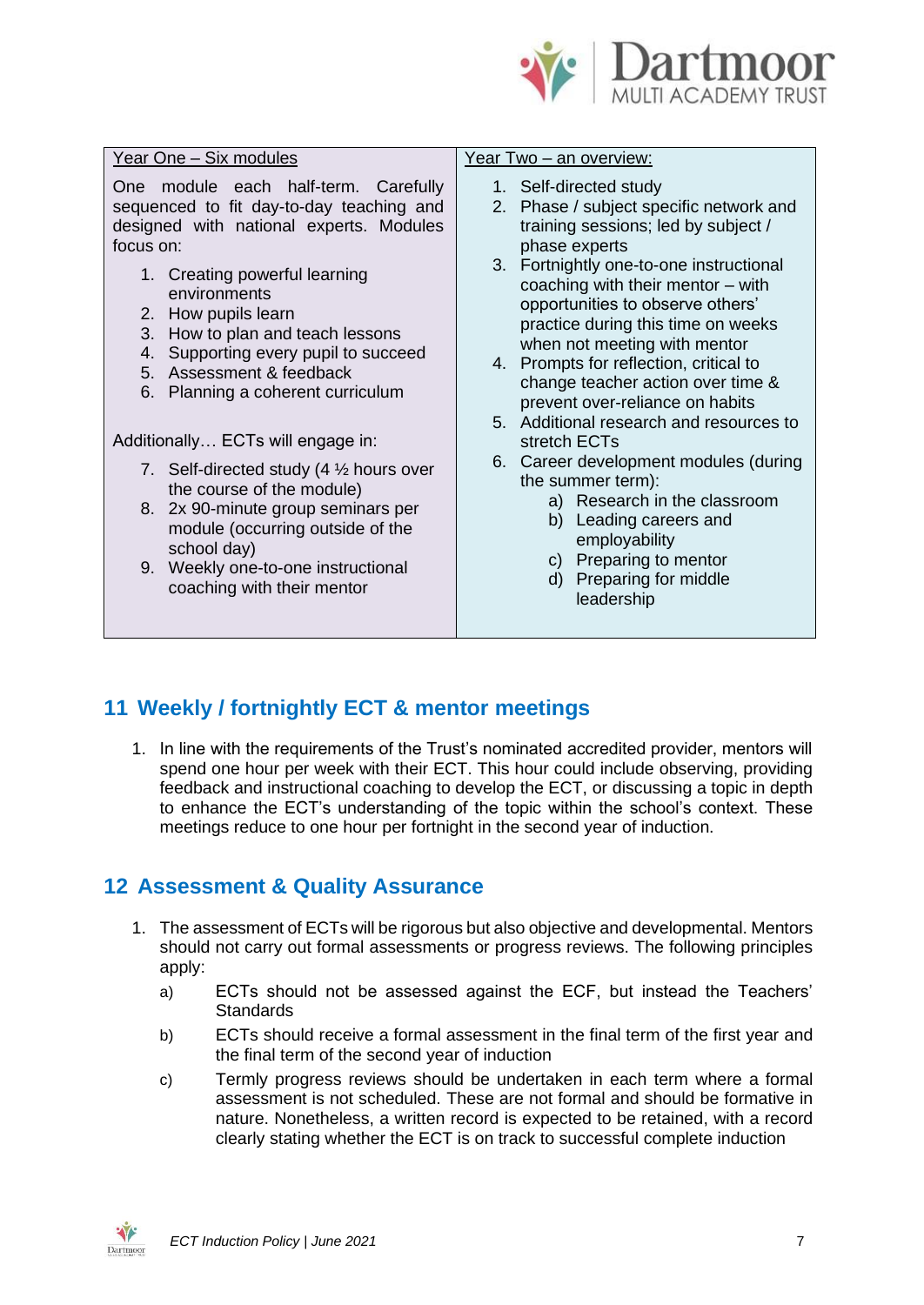

2. Assessment points:

| ECT Yr 1        |                    |            | ECT Yr 2        |                    |            |
|-----------------|--------------------|------------|-----------------|--------------------|------------|
| Autumn          | <b>Spring Term</b> | Summer     | Autumn          | <b>Spring Term</b> | Summer     |
| Term            |                    | Term       | Term            |                    | Term       |
| <b>Progress</b> | <b>Progress</b>    | Formal     | <b>Progress</b> | <b>Progress</b>    | Formal     |
| assessment      | assessment         | assessment | assessment      | assessment         | assessment |
| point           | point              | point      | point           | point              | point      |

- 3. Evidence used to inform assessments should be transparent. It must be drawn from the ECT's work as a teacher during their induction
- 4. The assessment process should not be burdensome. There is no need for the ECT to create anything new for the formal assessment
- 5. Responsibility for assessment will involve all teachers who have a part in the ECT's development to gain a reliable, overall view
- 6. The induction tutor will ensure that assessment procedures are consistently applied
- 7. Copies of any records will be passed to the ECT concerned. Assessments will also be provided to the appropriate body within the specified timeframe
- 8. The appropriate body plays an important quality assurance role

# **13 Unsatisfactory progress by ECTs**

- 1. Principals and induction tutors should have due regard to paragraphs 4.1-4.10 of the DfE's statutory guidance for the induction of ECTs. The following principles apply:
	- a) The progress reviews and formal assessment points provide an important mechanism to review whether an ECT is on track to successfully complete induction
	- b) It is the responsibility of the induction tutor to notify the appropriate body, after each progress review, stating whether or not the ECT is making satisfactory progress
	- c) Where the induction tutor believes that the ECT is not making satisfactory progress, it is expected that a plan is put in place to assist the ECT in getting back on track
	- d) If it is apparent that an ECT is not making satisfactory process in the first formal assessment, the appropriate body should be informed and additional monitoring and support measures should be put in place by the induction tutor immediately
	- e) If the ECT's progress is still unsatisfactory in subsequent progress reviews, following the first formal assessment point, induction tutors should continue to undertake the progress reviews and review the ETC's objectives and support plan
	- f) Progress reviews should clearly capture the ECT's unsatisfactory performance against the Teachers' Standards
	- g) Where there are still concerns about an ECT's progress between formal assessment point one and formal assessment point two, the induction tutor should explain the consequences of failure to complete the induction period satisfactorily
- 2. In a minority of particularly serious cases, it may be necessary to instigate capability procedures at a stage before the end of the induction period, which may lead to dismissal before the end of the induction period. The induction process should continue in parallel with any capability procedures.